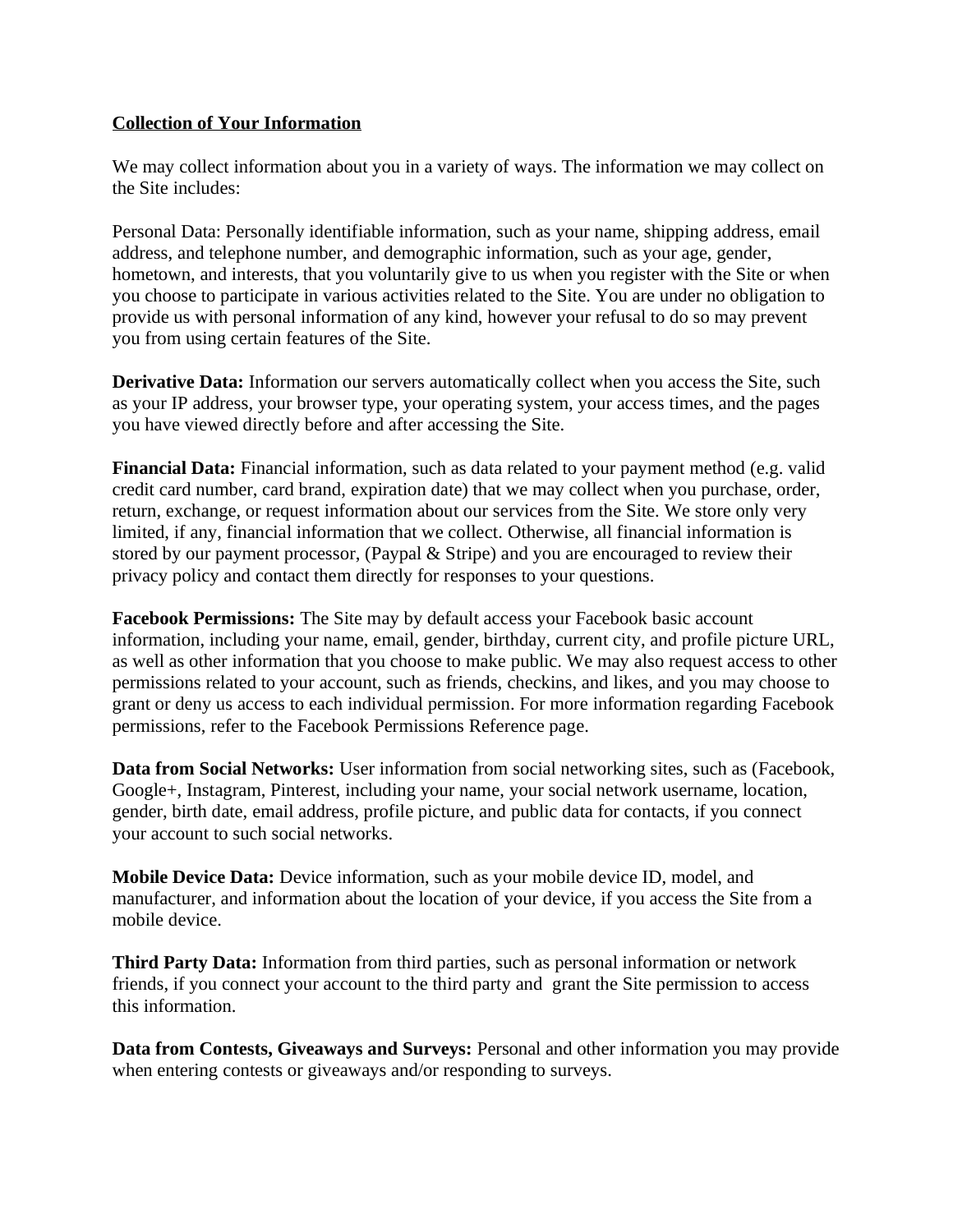## **Use of Your Information**

Having accurate information about you permits us to provide you with a smooth, efficient, and customised experience. Specifically, we may use information collected about you via the Site to:

- Administer sweepstakes, promotions, giveaways and contests.
- Assist law enforcement and respond to subpoena.
- Compile anonymous statistical data and analysis for use internally or with third parties.
- Create and manage your account.
- Deliver targeted advertising, coupons, newsletters, and other information regarding promotions and the Site to you.
- Email you regarding your account or order.
- Enable user-to-user communications.
- Fulfill and manage purchases, orders, payments, and other transactions related to the Site.
- Generate a personal profile about you to make future visits to the Site more personalised.
- Increase the efficiency and operation of the Site.
- Monitor and analyse usage and trends to improve your experience with the Site.
- Notify you of updates to the Site.
- Offer new products, services, and/or recommendations to you.
- Perform other business activities as needed.
- Prevent fraudulent transactions, monitor against theft, and protect against criminal activity.
- Process payments and refunds.
- Request feedback and contact you about your use of the Site.
- Resolve disputes and troubleshoot problems.
- Respond to product and customer service requests.
- Send you a new sletter.
- Solicit support for the Site.

#### **Disclosure of Your Information**

We may share information we have collected about you in certain situations. Your information may be disclosed as follows:

**By Law or to Protect Rights:** If we believe the release of information about you is necessary to respond to legal process, to investigate or remedy potential violations of our policies, or to protect the rights, property, and safety of others, we may share your information as permitted or required by any applicable law, rule, or regulation. This includes exchanging information with other entities for fraud protection and credit risk reduction.

**Third Party Service Providers:** We may share your information with third parties that perform services for us or on our behalf, including payment processing, data analysis, email delivery, hosting services, customer service, and marketing assistance.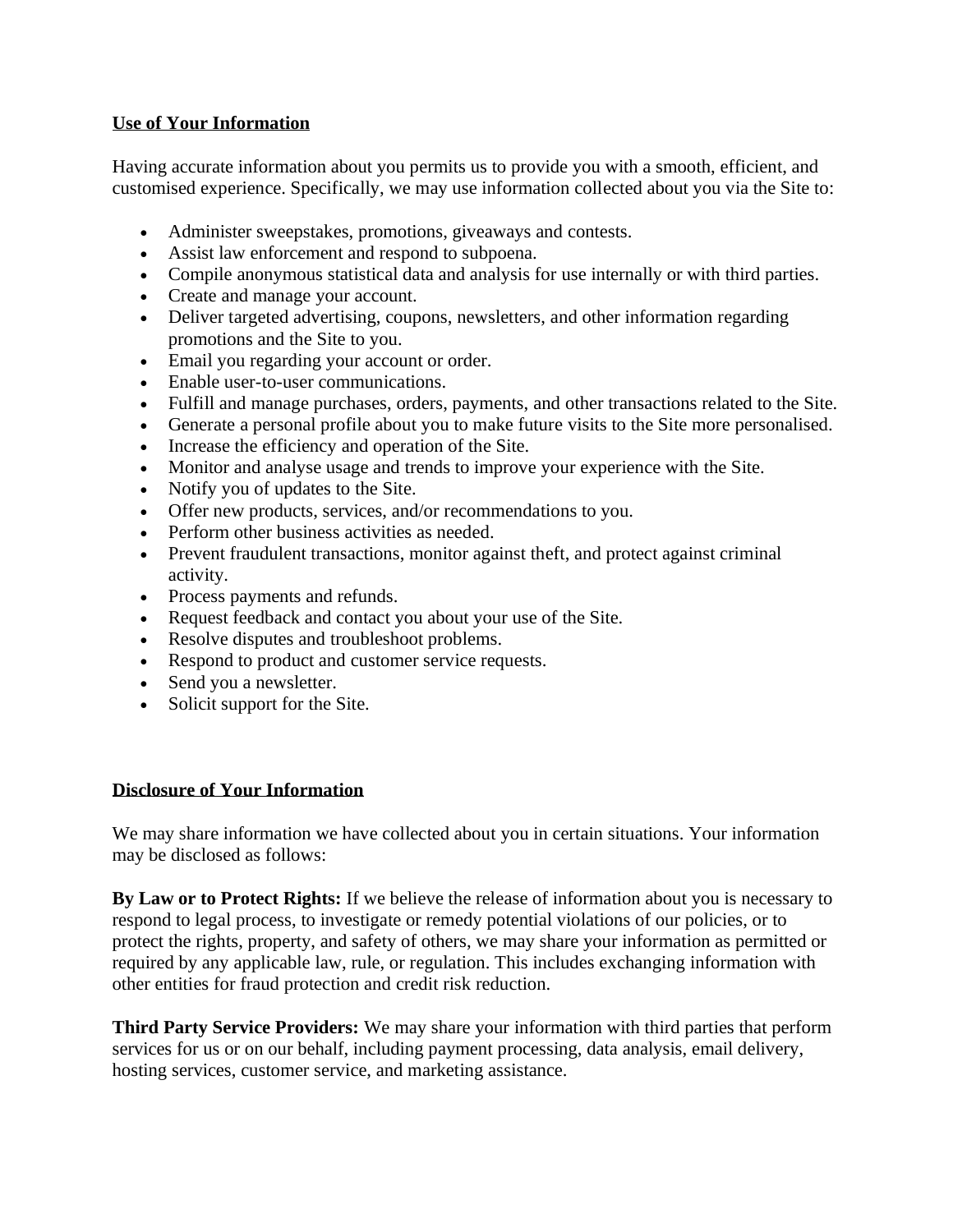**Marketing Communications:** With your consent, or with an opportunity for you to withdraw consent, we may share your information with third parties for marketing purposes, as permitted by law.

**Interactions with Other Users:** If you interact with other users of the Site, those users may see your name, profile photo, and descriptions of your activity, including sending invitations to other users, chatting with other users, liking posts, following blogs.

**Online Postings**: When you post comments, contributions or other content to the Site, your posts may be viewed by all users and may be publicly distributed outside the Site in perpetuity.

**Social Media Contacts:** If you connect to the Site through a social network, your contacts on the social network will see your name, profile photo, and descriptions of your activity.

**Other Third Parties:** We may share your information with advertisers and investors for the purpose of conducting general business analysis. We may also share your information with such third parties for marketing purposes, as permitted by law.

**Sale or Bankruptcy:** If we reorganise or sell all or a portion of our assets, undergo a merger, or are acquired by another entity, we may transfer your information to the successor entity. If we go out of business or enter bankruptcy, your information would be an asset transferred or acquired by a third party. You acknowledge that such transfers may occur and that the transferee may decline honour commitments we made in this Privacy Policy.

We are not responsible for the actions of third parties with whom you share personal or sensitive data, and we have no authority to manage or control third-party solicitations. If you no longer wish to receive correspondence, emails or other communications from third parties, you are responsible for contacting the third party directly.

### **Tracking Technologies**

**Cookies & Web Beacons:** [We may use cookies, web beacons, tracking pixels, and other tracking technologies on the Site [and our mobile application] to help customise the Site [and our mobile application] and improve your experience. When you access the Site [or our mobile application], your personal information is not collected through the use of tracking technology. Most browsers are set to accept cookies by default. You can remove or reject cookies, but be aware that such action could affect the availability and functionality of the Site [or our mobile application]. You may not decline web beacons. However, they can be rendered ineffective by declining all cookies or by modifying your web browser's settings to notify you each time a cookie is tendered, permitting you to accept or decline cookies on an individual basis.]

[We may use cookies, web beacons, tracking pixels, and other tracking technologies on the Site [and our mobile application] to help customise the Site [and our mobile application] and improve your experience. For more information on how we use cookies, please refer to our Cookie Policy posted on the Site, which is incorporated into this Privacy Policy. By using the Site, you agree to be bound by our Cookie Policy.]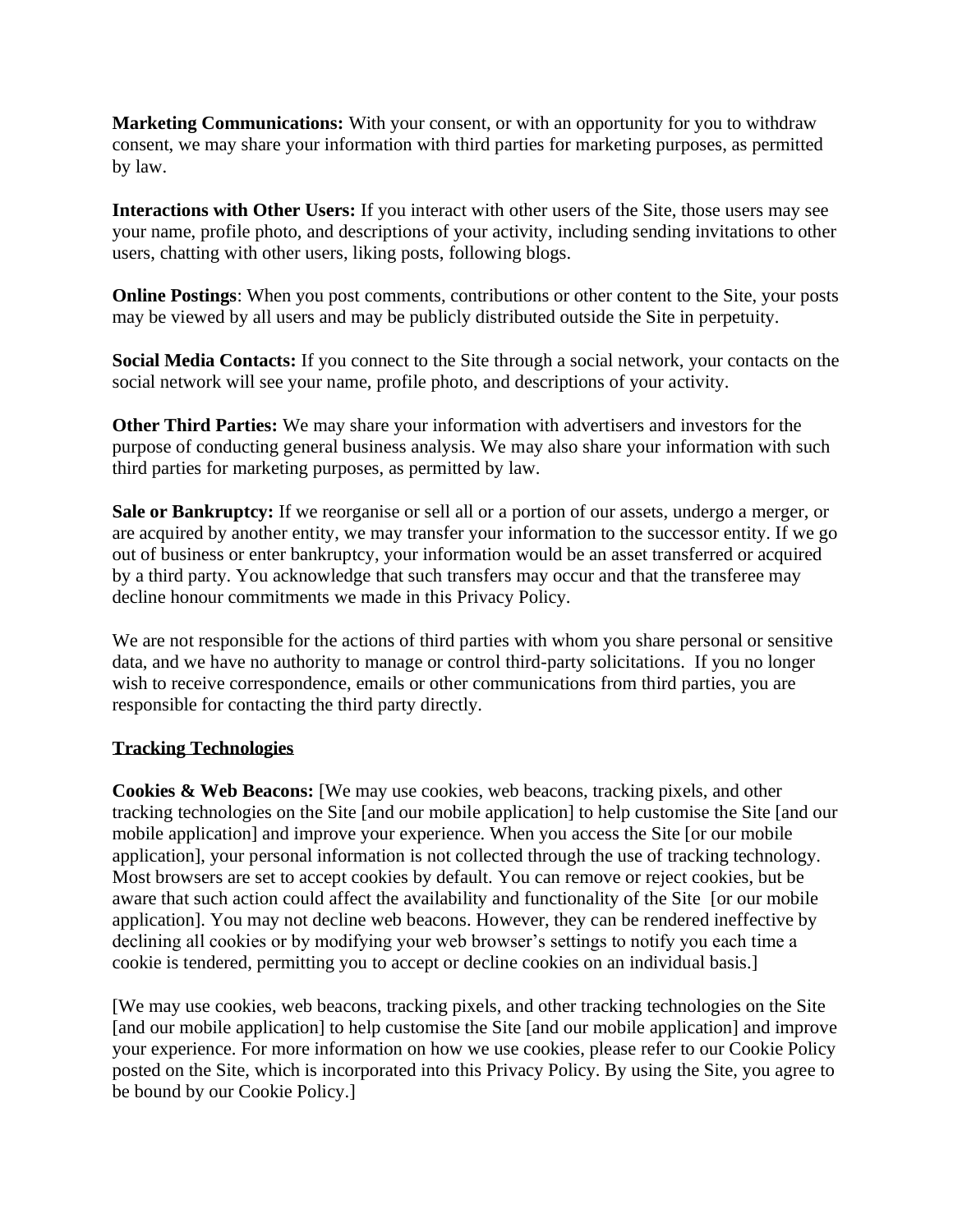**Website Analytics:** We may also partner with selected third-party vendors, such as Google Analytics to allow tracking technologies and re-marketing services on the Site through the use of first party cookies and third-party cookies, to, among other things, analyse and track users' use of the Site, determine the popularity of certain content and better understand online activity. By accessing the Site, you consent to the collection and use of your information by these third-party vendors. You are encouraged to review their privacy policy and contact them directly for responses to your questions. We do not transfer personal information to these third-party vendors.

You should be aware that getting a new computer, installing a new browser, upgrading an existing browser, or erasing or otherwise altering your browser's cookies files may also clear certain opt-out cookies, plug-ins, or settings.

## **Third Party Websites**

The Site may contain links to third-party websites and applications of interest, including advertisements and external services, that are not affiliated with us. Once you have used these links to leave the Site, any information you provide to these third parties is not covered by this Privacy Policy, and we cannot guarantee the safety and privacy of your information. Before visiting and providing any information to any third-party websites, you should inform yourself of the privacy policies and practices (if any) of the third party responsible for that website, and should take those steps necessary to, in your discretion, protect the privacy of your information. We are not responsible for the content or privacy and security practices and policies of any third parties, including other sites, services or applications that may be linked to or from the Site.

## **Security of Your Information**

We use administrative, technical, and physical security measures to help protect your personal information. While we have taken reasonable steps to secure the personal information you provide to us, please be aware that despite our efforts, no security measures are perfect or impenetrable, and no method of data transmission can be guaranteed against any interception or other type of misuse. Any information disclosed online is vulnerable to interception and misuse by unauthorised parties. Therefore, we cannot guarantee complete security if you provide personal information

## **Policy for Children**

We do not knowingly solicit information from or market to children under the age of 13. If you become aware of any data we have collected from children under age 13, please contact us using the contact information provided below.